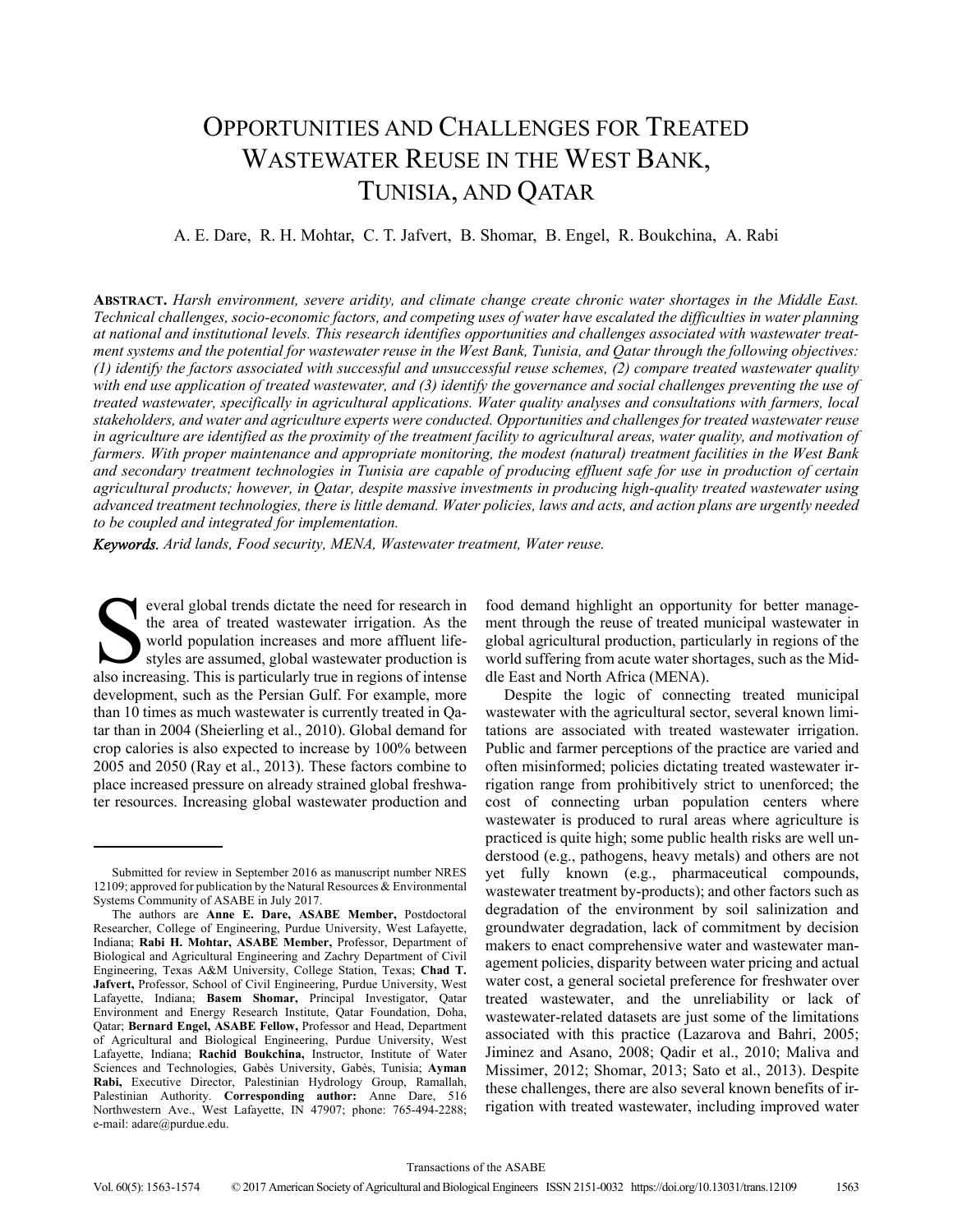and food security, potential for decreased synthetic fertilizer inputs, and protection of sensitive coastal and riparian areas by preventing direct discharge of wastewater to surface waters.

Most national policies for treated wastewater reuse are based either on California's policy for wastewater reuse or on the World Health Organization (WHO) Guidelines of Safe Wastewater, Greywater, and Excreta Use (WHO, 2006). The implementation of policies like that of California, which are stricter and require disinfection as part of the wastewater treatment process, can be too costly for less-developed countries with only primary or secondary treatment of wastewater (Blumenthal et al., 2000). The criteria for treated wastewater reuse are generally based on two factors: (1) the occurrence of potentially toxic substances, and (2) the occurrence of pathogens. Other limitations may also be included in reuse policies, including types of crops to be irrigated, type of irrigation scheme to be used, restrictions on contact with farm workers and the public, days between last irrigation and harvest, and frequency of monitoring of water quality. Depending on the capacity and priorities of governments, policies may be in the form of recommended guidelines or national law.

This research focused on communities in the West Bank (Palestinian Territories), Tunisia, and Qatar (fig. 1). These three locations have distinct political and economic situations: the West Bank struggles under marginalized conditions, Tunisia is considered a regional success story for wastewater reuse, and Qatar is a wealthy country with its own unique development challenges. Together they tell a story about the motivating factors, opportunities, and challenges associated with treated wastewater irrigation across the MENA. Studies in the West Bank (e.g., Fatta, 2004; Haddad and Mizyed, 2003; Shaheen, 2003; Shomar et al., 2004, 2010), Tunisia (e.g., Bahri and Brissaud, 1996; Martijn and Redwood, 2005), and Qatar (e.g., Al-Zubari, 1998; Shomar et al., 2014) all point to wastewater reuse in agriculture as a means to address the challenges of wastewater disposal, treatment, and food and water security. This research identifies opportunities and challenges associated with wastewater treatment systems and the potential for reuse through the following objectives: (1) identify the factors associated with

successful and unsuc-cessful reuse schemes, (2) compare treated wastewater quality with end use application of treated wastewater, and (3) identify the governance and social challenges preventing the use of treated wastewater, specifically in agricultural applications.

## **METHODOLOGY IDENTIFYING FACTORS FOR SUCCESSFUL REUSE OF TREATED WASTEWATER**

Household and farm-level opportunities and challenges associated with treated wastewater irrigation were identified by conducting consultations with farms and households engaged in agricultural production. Through review of published surveys related to the use of reclaimed water, and following the guidance of local partners, a common set of interview questions was developed for all three study locations. Due to the nuances of how water is managed, the specific technologies employed in each location, and the farmers' experiences with water reuse, guiding questions were modified in accordance with each population interviewed. In compliance with an institutional review board (IRB) approved protocol for research with human subjects, over several weeks in 2013, 20 heads of households in the study communities in the West Bank and 13 farmers associated with the study locations in Tunisia participated in consultations (semi-structured interviews) with the researcher and a translator. Participants were known entities to the local partners; they were either beneficiaries/end users of water reuse projects or neighbors of users. In Qatar, differences in the way in which agriculture is practiced (farms are typically owned by wealthy landowners and operated by hired labor) led to the researcher conducting consultations with seven experts, including researchers, community organization leaders, and ministry staff in the fields of water, agriculture, and food security. Questions focused on current irrigation practices, sources of irrigation water, crops grown, the value placed on various sources of irrigation water, satisfaction with services provided by organizations working in the water and agriculture sectors, and ways in which the household receives information about public services, including information about agricultural extension.



**Figure 1. Map of study locations.**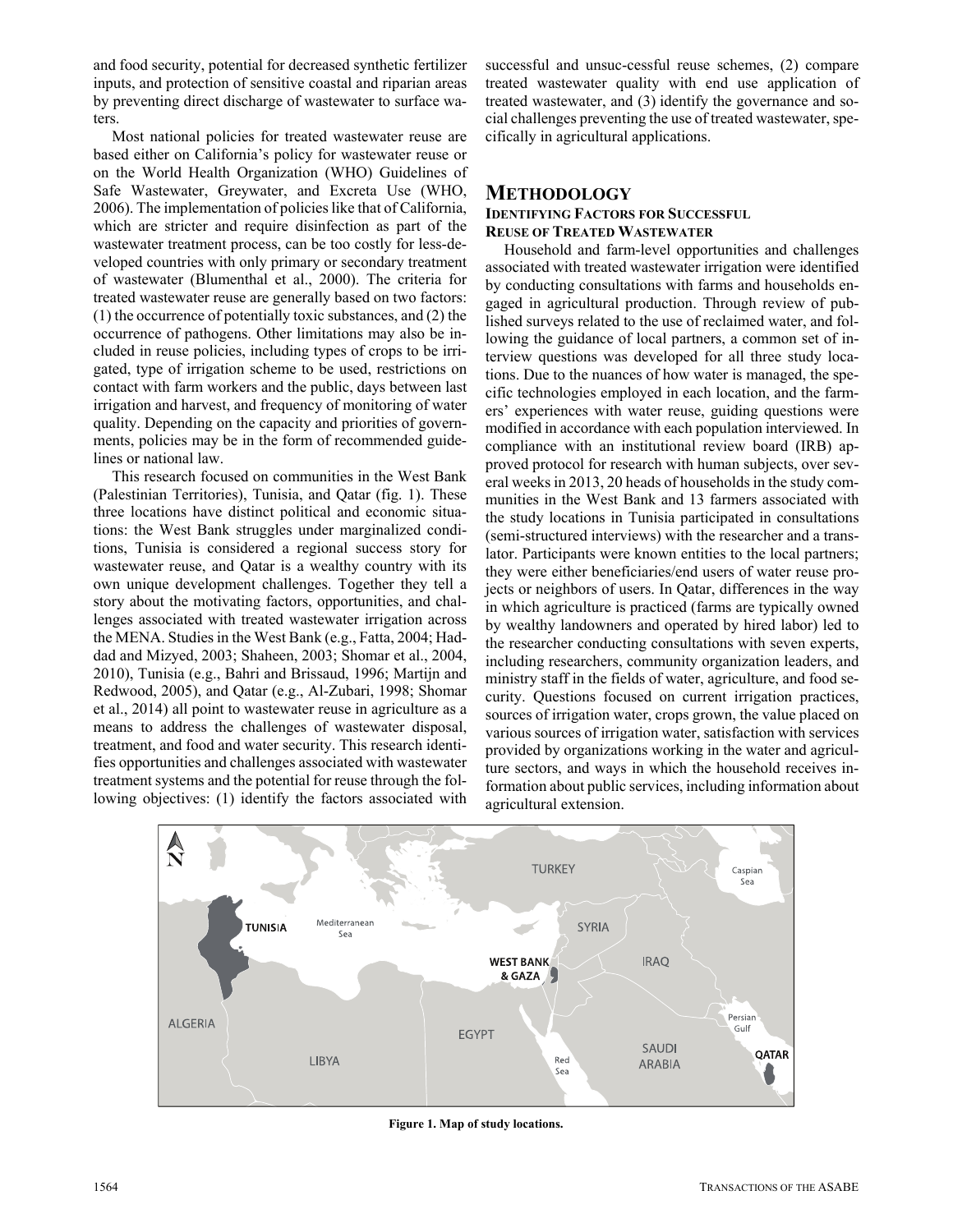To understand the situation at a national level, entities responsible for developing wastewater reuse policy and monitoring its implementation were identified, and their representatives participated in IRB-approved consultations (semistructured interviews). These individuals included municipality representatives, government officials, academicians, and wastewater treatment plant operators. Participants described their specific roles and responsibilities related to treated wastewater reuse in agriculture, opportunities and challenges they observed with regard to this practice, trends in regional and national water and agriculture, and specifics about the operation and maintenance of the facilities included in this study. Policy documents for each study location were obtained through literature review or from the policymakers themselves. Policies (whether in the form of national laws or guidelines) were reviewed and compared across various parameters (table 1).

# **COMPARING WATER QUALITY VERSUS**

### **END USE APPLICATION**

Influent and effluent samples were collected from each treatment facility. Unless otherwise noted in the results (table 3), samples were grab samples taken over a few days during the irrigation season. In some cases, it was possible to obtain 24 h composite samples, or historical datasets were made available to the researcher. Samples were taken in June in the West Bank, in October in Tunisia, and in July in Qatar.

The methods of analysis and the parameters analyzed from the collected samples depended on the capacity of the local laboratory. In general, pH, BOD<sub>5</sub>, COD, EC, TKN,  $NO<sup>3</sup>$ , NH<sub>3</sub>,  $PO<sub>4</sub><sup>3</sup>$ , and fecal coliform counts were obtained in local laboratories using the best available methods. For all locations, more stable analytes, including metals, phosphate, and other elements (aluminum, arsenic, boron, cadmium, chromium, cobalt, copper, iron, lead, manganese, mercury,

nickel, and zinc), were analyzed from samples collected in 15 mL vials, acidified to pH < 2, and chilled and transported to Purdue University in accordance with standards for sampling, preservation, storage, and shipping of wastewater samples (APHA, 2005; USEPA, 2011). Samples were filtered with Whatman Grade 1 cellulose filter paper either in the field or at the laboratory prior to analysis with a Perkin-Elmer ELAN DRC-e inductively coupled plasma mass spectrometer (ICP-MS).

Wastewater treatment technologies and the quality of water produced were considered along with the end use of treated effluent to evaluate whether the level of wastewater treatment was appropriate, excessive, or insufficient. Operational costs of the treatment facility were also compared with the value added to the treated effluent.

#### **IDENTIFYING GOVERNANCE AND SOCIAL CHALLENGES**

Visits to farms and households, and discussions with farmers, heads of households, and key stakeholders served to identify key issues related to public perception, adoption, project implementation and management, evaluation and monitoring, and capacity of the entities providing oversight of treated wastewater irrigation. Interviews with farmers and heads of households highlighted unique challenges from the end-user perspective, while interviews with experts and local government provided a regional and national perspective.

# **FACILITY DESCRIPTIONS**

This section describes the wastewater treatment facilities at each study location and their associated treated wastewater reuse schemes, as applicable. The scale of these facilities varies from urban to rural, from cities to villages,

|                                        | WHO[a]                               | California <sup>[b]</sup>                                       | West Bank <sup>[c]</sup>             | Tunisia <sup>[d]</sup>               | $Qatar^{[e]}$                                                   |
|----------------------------------------|--------------------------------------|-----------------------------------------------------------------|--------------------------------------|--------------------------------------|-----------------------------------------------------------------|
| Type of regulation                     | Guidelines                           | Law                                                             | Guidelines                           | Law                                  | Law                                                             |
| Year established                       | 1989                                 | 1978                                                            | 2003                                 | 1975                                 | 2004                                                            |
| Code                                   |                                      | $T-22$                                                          | <b>ICS 13.030</b>                    | NT 106.02                            | ٠                                                               |
| Minimum treatment required             | Stabilization ponds <sup>[f]</sup>   | Disinfection                                                    | Stabilization ponds                  | Stabilization ponds                  | Disinfection                                                    |
| Main treatment processes               | Stabilization ponds<br>or equivalent | Oxidation,<br>clarification.<br>filtration, and<br>disinfection | Stabilization ponds<br>or equivalent | Stabilization ponds<br>or equivalent | Oxidation.<br>clarification.<br>filtration, and<br>disinfection |
| Analytes                               |                                      |                                                                 |                                      |                                      |                                                                 |
| $BOD5$ (total) (mg $L-1$ )             |                                      |                                                                 | 60                                   | 30                                   | 10                                                              |
| Suspended solids (mg $L^{-1}$ )        |                                      |                                                                 | 30                                   | 30                                   | 50                                                              |
| Turbidity (NTU)                        |                                      |                                                                 |                                      |                                      |                                                                 |
| pH                                     |                                      |                                                                 | 6 to 9                               | 6.5 to 8.5                           | 6 to 9                                                          |
| Conductivity $(dS \, m^{-1})$          |                                      |                                                                 |                                      | 7.0                                  |                                                                 |
| Dissolved $O_2$ (mg $L^{-1}$ )         |                                      | Present                                                         | >1                                   |                                      | >2                                                              |
| Total coliform (MPN per 100 mL)        |                                      | $2.2^{[g]}$                                                     |                                      |                                      | 2.2                                                             |
| Fecal coliform (MPN per 100 mL)        | 1000                                 |                                                                 | 1000                                 |                                      |                                                                 |
| Helminths (eggs per 100 mL)            |                                      |                                                                 |                                      | <1                                   | <1                                                              |
| Residual available $Cl$ (mg $L^{-1}$ ) |                                      | Present                                                         |                                      |                                      | 0.1                                                             |
| Salinity                               |                                      |                                                                 | SAR < 5.83                           |                                      |                                                                 |
| Metals                                 |                                      |                                                                 | Yes                                  | Yes                                  |                                                                 |

**Table 1. Criteria and maximum limits for irrigation with treated wastewater for crops consumed by humans.** 

[a] WHO (2006).

Spray irrigation (California EPA, 2014).

[c] Low-quality irrigation (Palestinian Ministry of Agriculture, unpublished).<br>  $\begin{bmatrix} \text{d} \text{d} & \text{Angle} \\ \text{d} & \text{Order Minitru of Environment (unpublished)} \end{bmatrix}$ 

Qatar Ministry of Environment (unpublished).

Stabilization ponds in series, with adequate retention time.

[g] Not to exceed 23 MPN per 100 mL in a single test, once per month.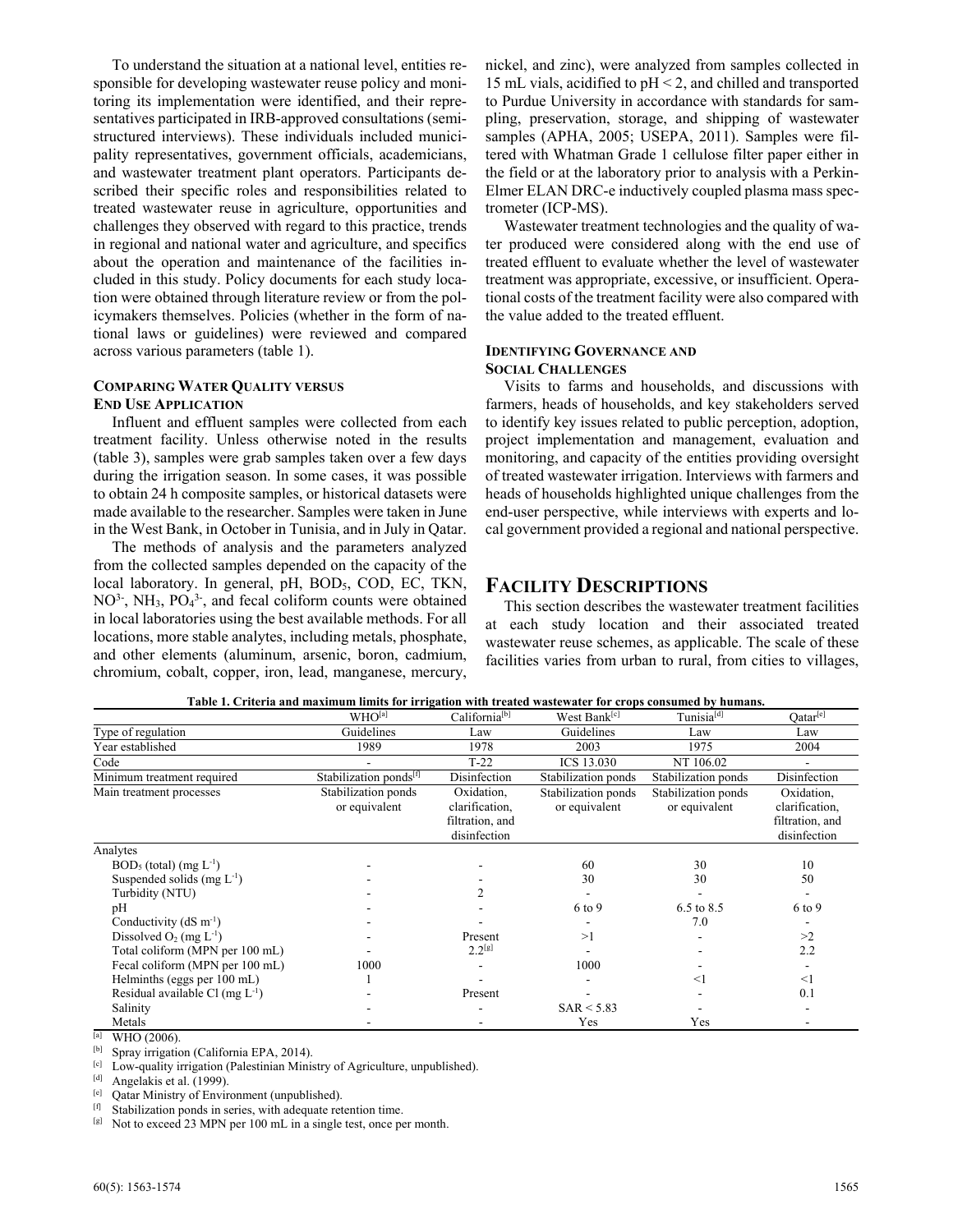**Table 2. Wastewater generated, treated, and used in study locations.[a]**

|                                               | West Bank              | Tunisia            | Oatar             |
|-----------------------------------------------|------------------------|--------------------|-------------------|
| Population in 2013                            | $2.338.361^{[f]}$      | $10.937.521^{[b]}$ | $2,042,000^{[b]}$ |
| Total water withdrawals <sup>[c]</sup>        |                        |                    |                   |
| Volume $(km^3 \text{ year}^{-1})$             | $0.094^{[d]}$          | 2.85               | 0.444             |
| Reporting year                                | 2009                   | 2001               | 2005              |
| Agricultural water withdrawals <sup>[c]</sup> |                        |                    |                   |
| Volume $(km^3 \text{ year}^{-1})$             | $0.033^{[e]}$          | 2.165              | 0.262             |
| Reporting year                                | 2010                   | 2000               | 2005              |
| Wastewater generated <sup>[f]</sup>           |                        |                    |                   |
| Volume $(km^3 \text{ year}^1)$                | $0.03^{[e]}$           | 0.287              | 0.055             |
| Reporting year                                | 2010                   | 2009               | 2005              |
| Wastewater treated                            |                        |                    |                   |
| Volume $(km^3 \text{ year}^{-1})$             | $0.002$ <sup>[e]</sup> | 0.226              | 0.117             |
| Reporting year                                | 2010                   | 2010               | 2012              |
| Treated wastewater used                       |                        |                    |                   |
| Volume $(km^3 \text{ year}^{-1})$             | $0^{[e]}$              | 0.068              | 0.047             |
| Reporting year                                | 2010                   | 2010               | 2007              |
| $\sim$                                        |                        |                    |                   |

Except as otherwise noted, data were taken from the FAO Aquastat database (http://www.fao.org/nr/water/aquastat/main/index.stm). [b] CIA (2014).

 $[e]$  PWA (2012).

[f] Annual volume of domestic, commercial, and industrial effluents, and storm water runoff, generated within urban areas.

and from advanced treatment technologies to low-tech household systems. Each site was selected in consultation with local partners based on the facilities' potential to be part of a treated wastewater reuse scheme for agricultural production. In Tunisia and Qatar, the facilities selected were representative of the wastewater treatment technologies employed throughout the country. In the West Bank, the local partner encouraged a focus on decentralized wastewater treatment systems that were more likely to be integrated into a reuse scheme. An overview of the population, water withdrawals, and wastewater production in each location is provided in table 2.

#### **WEST BANK, PALESTINIAN TERRITORIES**

The West Bank relies solely on groundwater from wells, springs, and an allotment from the Israeli Water Company (Mekorot) to meet domestic, agricultural, and industrial water demands. In 2011, the quantity of water available to the West Bank totaled 139.6 million cubic meters  $(Mm<sup>3</sup>)$ , with 88.3 Mm<sup>3</sup> going to domestic uses and most of the remainder allocated to agriculture (PWA, 2012). This figure does not account for harvested rainwater used for irrigation or household purposes. Bearing in mind the World Health Organization's recommendation of 150 L capita<sup>-1</sup>  $d^{-1}$ , the supply of water for domestic purposes in the West Bank is at a 128.2 Mm3 deficit (PWA, 2012). About 5% of the population of the West Bank is not connected to a municipal water network, and about 60% of the population is not connected to a wastewater collection network (PCBS, 2011).

The occupation and governance of the West Bank contributes to an unstable economy, hinders the installation of infrastructure, blocks access to advanced technologies, and limits control over water and wastewater resources (Selby, 2003; Zahra, 2001). The Israeli government controls the planning and permitting of water projects in the West Bank. This reality, combined with a lack of coordination and cooperation with local authorities, results in projects that are often

delayed, canceled, or have funding withdrawn.

The water and sanitation sector in the West Bank is supported by a combination of the Palestinian Water Authority and non-governmental organizations, and projects are funded largely by foreign aid. The West Bank has a total of seven wastewater treatment plants in Al-Bireh, Ramallah, Jenin, Tulkarm, Hebron, and East and West Nablus. The new East Nablus and Al-Bireh activated sludge plants are the only plants operating properly, while other systems are considered to be operating with moderate or poor efficiency due to overloading and poor management (PHG, 2008a). For the 60% of the population not connected to one of these wastewater treatment plants, they rely on septic tanks or cesspits to collect their household wastewater. Cesspits present significant risks to public and environmental health. Most cesspits in the West Bank are constructed without an impermeable base, which allows wastewater to infiltrate into the ground and contribute to pollution of groundwater. These pits also attract disease vectors, can be a source of foul odor, and may overtop when they are not evacuated regularly. Overtopping has obvious environmental and public health concerns, and it creates social problems, as overland flow of wastewater may end up on a neighbor's property. Paying a vacuum truck to empty a 5  $m<sup>3</sup>$  cesspit may cost as much as 100 NIS (28 USD), which is not within the budgets of many households.

Treated wastewater irrigation has gained little traction in the West Bank as a result of mixed levels of public and farmer acceptance and political constraints on water use (Faruqui et al., 2001; Al-Sa'ed and Mubarak, 2006). Guidelines for treated wastewater irrigation have been developed by the Palestinian Ministry of Agriculture and Palestinian Standards Institute. Two household-level gray water treatment units and a village-level wastewater treatment system were selected for this study.

#### **Gray Water Treatment Units**

Two gray water treatment units (GWTUs) in the communities of Kharbatha al-Misbah (population 3,345) and Deir Qaddis (population 2,283), located 12 to 15 km west of Ramallah, were selected for evaluation (PCBS, 2013). In these communities, the Palestinian Hydrology Group (PHG), with financial support from international donors and in-kind support from the beneficiaries, has installed a total of eight household-level GWTUs, serving 81 individuals.

Approximately 500 household-level GWTUs have been installed in the West Bank and Gaza. Although design features and capacity may vary, most units installed in the region use gravity to allow gray water (water from the shower, sinks, laundry, and kitchen) to pass from the house through a conduit into a multistage treatment unit with chambers for suspended solids settling, anaerobic degradation by upflow through a gravel medium, and sometimes "polishing" through a gravel, sand, or activated charcoal filter (PHG, 2008b). A schematic of the unit generally installed by PHG is provided in figure 2. This unit operates similarly to a continuous-flow reactor and can process about  $1 \text{ m}^3$  of gray water per day (i.e., as raw water is added from the house, product water is collected in tank 5). The only energy consumed by this system is for a small pump that moves water from the

<sup>[</sup>c] Includes freshwater withdrawals, desalinated water produced, and direct use of treated wastewater. [d] World Bank (2011).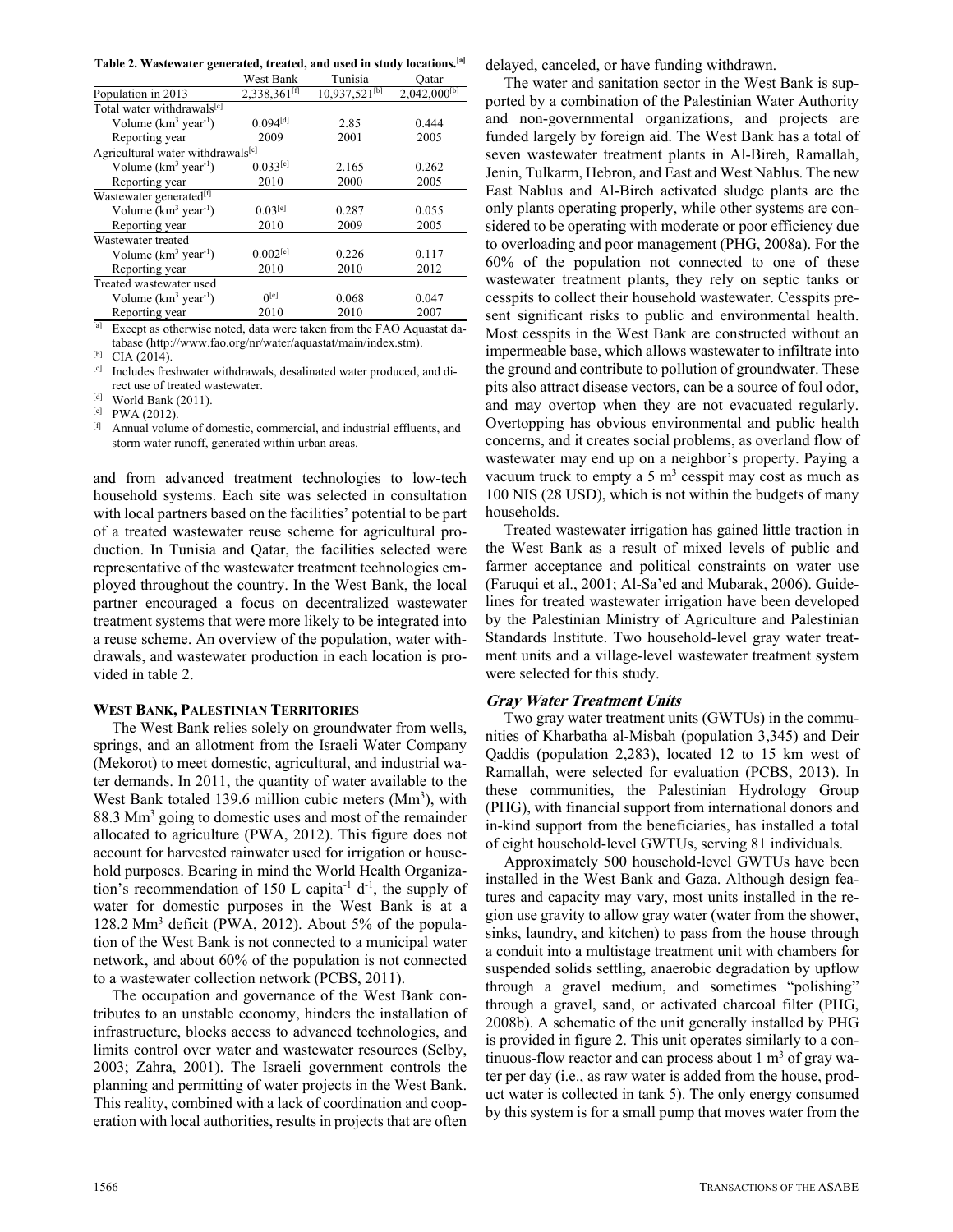

**Figure 2. GWTU schematic (not to scale; adapted from PHG, 2008b).**

anaerobic tank to the polishing phase, as shown in figure 2. These units are favorable in the West Bank because the cost per unit is low, the technology is simple to maintain and operate, the amount of land required is relatively small, no building permits are required for construction, and separation of gray water from black water reduces cesspit evacuation costs. A primary concern about decentralized wastewater management is water quality monitoring. These units are maintained by homeowners, so it is impossible to ensure that the unit is operating as intended, producing an effluent suitable for irrigation, and that users are employing safe handling practices. These challenges present a risk to both public and environmental health (McIlwaine and Redwood, 2010).

For this particular system, a special sample collection methodology was employed. To obtain a composite influent sample, the inlet pipe was disconnected from the treatment unit and diverted into the bottom of a 150 L barrel. An overflow pipe was connected to the top of the barrel to allow any gray water in excess of the barrel volume to enter the treatment unit. After approximately 24 h of collection, the water in the barrel was agitated, and a sample was taken. The gray water remaining in the barrel was dumped into the inlet of the treatment unit. The following day, a grab sample of effluent was collected from the final stage of treatment. The process was repeated three times over six days.

### **Bani Zeid Wastewater Treatment System**

West Bani Zeid Municipality (total population 6,483) is located 27 km northwest of Ramallah. In 2004, the municipality, with support from the Palestinian Hydrology Group, constructed a wastewater treatment system to serve 100 houses in its first phase of construction. The system provides secondary treatment through a combination of an upflow anaerobic sludge blanket (UASB), two sedimentation chambers, and four constructed wetland cells planted with reeds. As of 2013, the system only had one operating constructed wetland cell and was connected to only 48 houses, processing approximately  $40 \text{ m}^3 \text{ d}^{-1}$  of wastewater. The treatment system is not currently part of any wastewater reuse scheme, and effluent from the wetland cell is discharged into the wadi (ephemeral stream) below the system; however, a local olive oil cooperative has indicated interest in promoting irrigation with the facility's effluent among its members. The original design criteria for the Bani Zeid wastewater treatment system were as follows:

Upflow anaerobic sludge blanket (UASB):

- Influent COD:  $1500 \text{ mg } L^{-1}$
- Effluent COD: 300 to 450 mg  $L^{-1}$
- Design flow:  $45.5 \text{ m}^3$  d<sup>-1</sup> (100 connections, approx. 650 persons, assuming domestic water consumption of 70 L capita<sup>-1</sup> d<sup>-1</sup>).

Constructed wetland:

- Design flow:  $80 \text{ m}^3 \text{ d}^{-1}$
- Influent BOD: 200 mg  $L^{-1}$  (assuming no UASB)
- BOD loading rate: 55 kg ha<sup>-1</sup> d<sup>-1</sup>
- Hydraulic loading rate:  $0.047 \text{ m}^3 \text{ m}^{-2} \text{ d}^{-1}$
- Hydraulic retention time: 5 days
- Water depth: 40 cm
- Area: 0.18 ha per cell (four cells designed, only one constructed)
- Plant type: reeds
- Effluent BOD:  $20 \text{ mg } L^{-1}$ .

## **TUNISIA**

Access to clean drinking water is nearly universal in Tunisia, and 90% of Tunisia's approximately 11 million people have access to improved sanitation facilities (WHO, 2013), with 84.2% of the population connected to one of the nation's 61 wastewater treatment facilities (Tunisia, 2013). About 33% of freshwater in Tunisia comes from surface water sources, while the remainder is from groundwater (FAO, 2016). Since 1965, Tunisia has been engaged in reusing wastewater in order to take pressure off groundwater resources susceptible to saltwater intrusion and has developed policies regulating how treated wastewater can be used, including a set national price per cubic meter (Shaheen, 2003). Wastewater infrastructure is managed by the Tunisian National Agency for Water and Sanitation (ONAS). Wastewater reuse in Tunisia is regulated by the 1975 Water Code, subsequent decrees and standards issued in 1989, and a list of crops and requirements for wastewater reuse projects released in 1994 and 1995, respectively. In brief, it is not permissible to irrigate vegetables that might be consumed raw (limiting reuse primarily to trees, forages, industrial crops, and landscaping), and all reuse projects must be approved and monitored by the Ministry of Agriculture, the Ministry of Environment and Land Use Planning, and the Ministry of Health (Angelakis et al., 1999; Bahri and Brissaud, 1996). Two wastewater treatment facilities in southern Tunisia and their associated agricultural areas were selected for evaluation based on their accessibility and history of effluent being reused in agriculture.

## **Gabès City Wastewater Treatment Plant and Dissa Agricultural Area**

The Gabès City Wastewater Treatment Plant receives  $20,000$  m<sup>3</sup> d<sup>-1</sup> of municipal wastewater from Gabès City (2004 population 116,323) (Tunisia, 2013). The facility, managed by ONAS, offers secondary wastewater treatment through an activated sludge wastewater treatment plant with an inlet screen, grit removal, aeration chambers, and clarifiers. Under normal circumstances, sludge would be removed regularly; however, following the Tunisian revolution of 2010-2011, the treatment plant did not receive this routine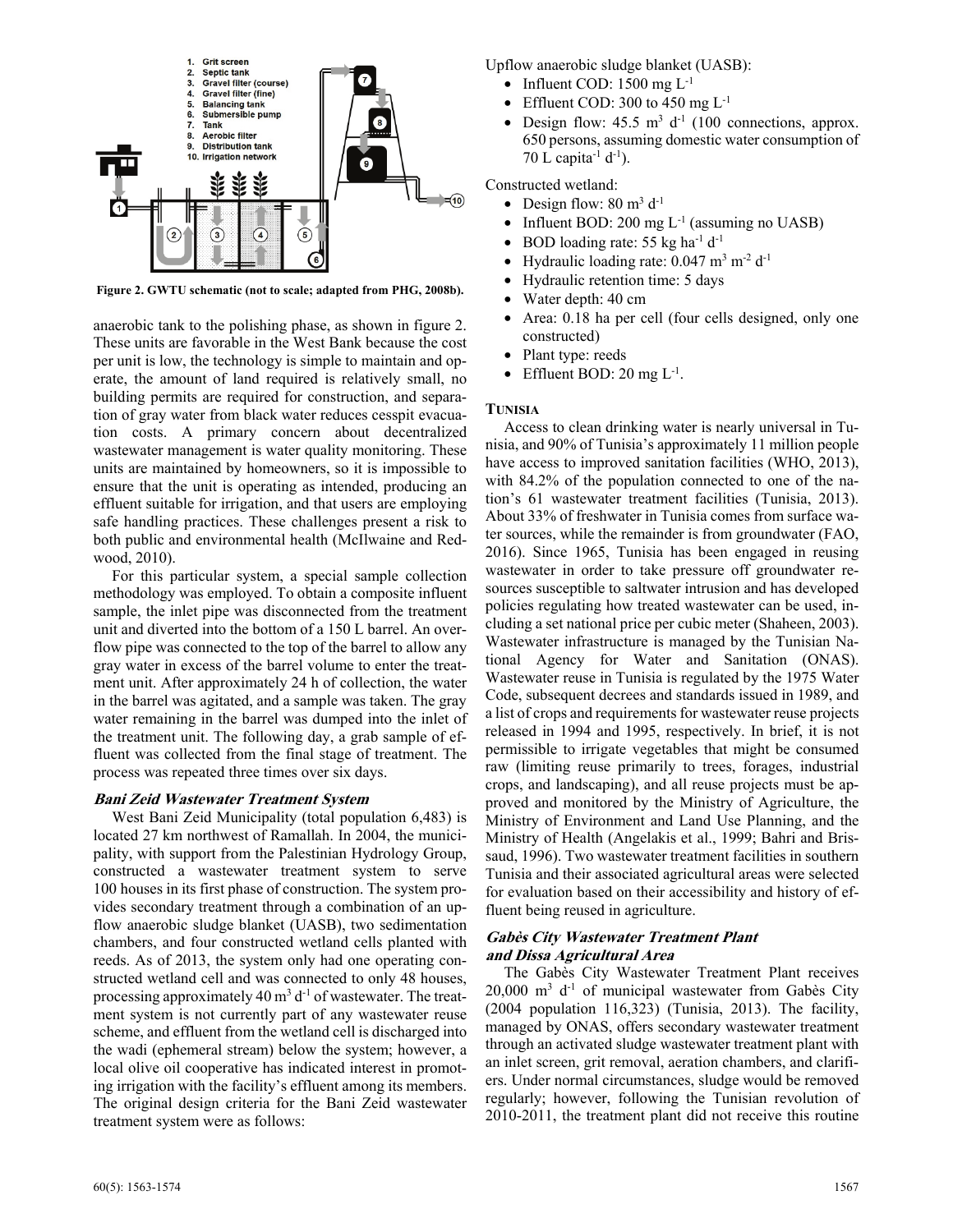maintenance, and the treatment efficiency has decreased as a result. During the revolution, the laboratory and some of the equipment at the facility were vandalized, and historical records were destroyed by fire. Despite these challenges, the facility continues to operate, and a portion of the effluent is pumped to the Dissa Agricultural Area, located 8 km northwest of Gabès City, for irrigation purposes.

Dissa is a government project that was intended to increase employment and opportunities for irrigation with treated wastewater. Dissa is composed of twenty-four 8 ha plots, which are rented to participants in the project. When the project began in 1999, participants were offered a government loan equivalent to 29,000 USD, which came with a number of stipulations on the kinds of agricultural activities that should be undertaken at Dissa. Today, Dissa is essentially a failed project. Many of the original participants are renting their land to other tenants, and overall agricultural production is on the decline. Farmers cited poor project management, lack of a drainage network, lack of windbreaks, poor soil quality, and lack of water and electricity on site as some of the most significant challenges. Furthermore, many of the participants motivated by the government loan were formerly employed in the services industry and lacked experience in agriculture.

## **El Hamma Wastewater Treatment Plant and El Hamma Agricultural Area**

The El Hamma Wastewater Treatment plant receives  $2,000$  m<sup>3</sup> d<sup>-1</sup> of municipal wastewater from the city of El Hamma (2004 population 34,835) (Tunisia, 2013). The plant is managed by the same authority as the Gabès City plant (ONAS) and is of a similar design, i.e., providing secondary treatment through the use of activated sludge. The sludge is regularly removed and dried in sludge drying beds and then landfilled. The plant is located farther from a center of population than the Gabès City plant, so it has not been subject to as much scrutiny or vandalism, but the operation and maintenance of the plant still suffered following the revolution.

A portion of the effluent from this treatment facility is made available for farmers in an adjacent agricultural area. The El Hamma agricultural area differs from Dissa in that the lands are privately owned by farmers, and the El Hamma agricultural area is not part of any government project. Farmers at El Hamma are motivated by the opportunity to use the relatively inexpensive treated wastewater to produce fodder for their livestock or to sell at local markets. The El Hamma agricultural area also benefits from proximity, as most of the farms are within sight of the wastewater treatment plant.

## **QATAR**

Qatar is an oil-rich and water-poor country with an aggressive goal to become 40% self-sufficient in food production (Shomar et al., 2014; Doha News, 2014). Qatar's population has experienced extraordinary growth over the last decade. Despite this growth, the country has managed to maintain an impressive level of infrastructure. Access to clean drinking water and improved sanitation are both universal, and within the major population center of Doha, 95% of the buildings are connected to a sewage network (Qatar,

2005). Desalinated water fulfills nearly all the water demand in Qatar, while agricultural demand is fulfilled through a mix of groundwater, desalinated water, and treated wastewater. About 67% of treated domestic wastewater in Qatar is delivered free-of-charge to Doha for irrigation of landscapes (50%) and to commercial farms for irrigation of fodder crops (17%), while the remainder is used in groundwater injection (21%) and discharged into a lake at Abu-Nakhla (Amer and Abdel-Wahab, 2009; Qatar, 2005, 2014). The Qatar Ministry of Environment regulates and sets standards for treated wastewater irrigation.

## **Doha South Sewage Treatment Works**

Doha has two major wastewater treatment facilities and some additional smaller treatment plants that serve industrial operations and outlying areas. Both major wastewater treatment facilities (Doha South Sewage Treatment Works and Doha West Sewage Treatment Works) are activated sludge plants, constructed in the late 2000s, that use membrane filtration and chlorine disinfection. Doha South Sewage Treatment Works (STW) is under full operation and maintenance (O&M) of a French company (Degremont). Doha South STW can process approximately  $200,000$  m<sup>3</sup> d<sup>-1</sup>, and the treatment processes include all levels (primary, secondary, tertiary, and selected advanced steps such as ultrafiltration and sand filters).

# **RESULTS AND DISCUSSION**

A summary of the water quality analyses conducted for each research location is provided in tables 3 and 4. An overview of the characteristics of each wastewater treatment facility is presented in table 5. Through analysis of water quality and stakeholder consultations, a number of successful and unsuccessful approaches to treated wastewater irrigation were identified. Each location had its own unique experience and motivation for reusing treated wastewater. Despite these unique situations, some shared factors that led to the success or failure of a wastewater reuse scheme included proximity of the treatment facility to agricultural areas, water quality, and proper motivation. These factors have implications for project design, project management, public health, environmental health, cost of operation, and technology selection.

### **PROXIMITY**

Decentralization of wastewater treatment with GWTUs can be an economical solution to sanitation for rural and peri-urban areas. Advocates for decentralization of wastewater treatment claim that the opportunities for reuse are greater when wastewater treatment is closer to potential locations of application, rather than being transported to a centralized treatment facility (Parkinson and Tayler, 2003). However, decentralization poses some challenges and risks in that it puts the responsibility of management and monitoring of treated wastewater quality on a household or municipality that may not have the training or capacity to handle these responsibilities. In this study, close proximity between wastewater treatment facilities and reuse locations is a factor for success.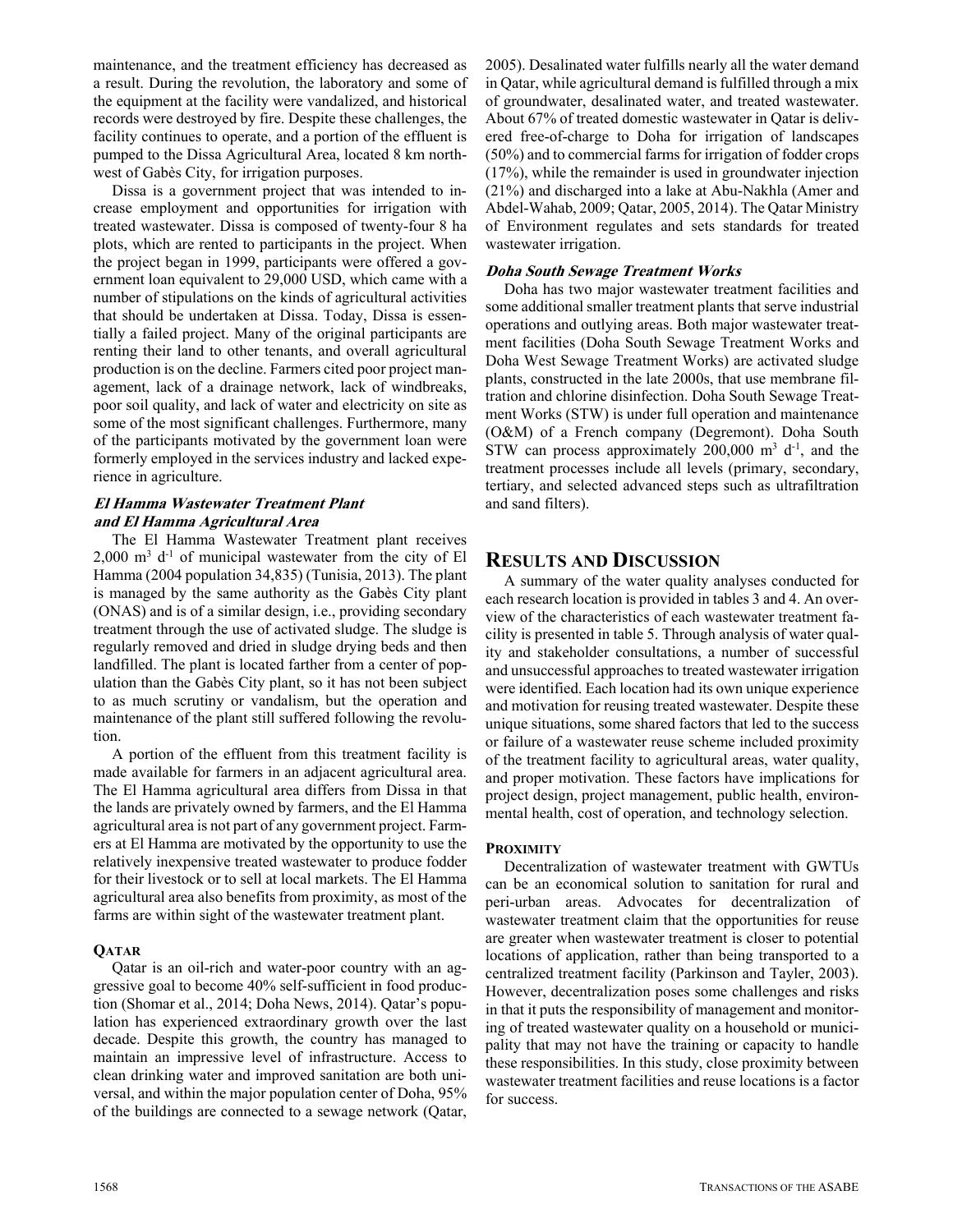| Table 3. Summary of wastewater quality and respective standards for treated wastewater reuse. |  |  |
|-----------------------------------------------------------------------------------------------|--|--|
|-----------------------------------------------------------------------------------------------|--|--|

|                           |                |                  |                |                           |                |                  | Tabic 9. Summary or wastewater quality and respective standards for treated wastewater reuse. |                              |                              |
|---------------------------|----------------|------------------|----------------|---------------------------|----------------|------------------|-----------------------------------------------------------------------------------------------|------------------------------|------------------------------|
|                           |                | BOD <sub>5</sub> | $\rm{COD}$     | EC                        | <b>TKN</b>     | NO <sub>3</sub>  | NH <sub>3</sub>                                                                               | PO <sub>4</sub> <sup>3</sup> | FC                           |
|                           | pH             | $(mg L^{-1})$    | $(mg L^{-1})$  | $(\mu S \text{ cm}^{-1})$ | $(mg L^{-1})$  | $(mg L^{-1})$    | $(mg L^{-1})$                                                                                 | $(mg L^{-1})$                | (cfu $100 \text{ mL}^{-1}$ ) |
| <b>West Bank</b>          |                |                  |                |                           |                |                  |                                                                                               |                              |                              |
| Standard <sup>[a]</sup>   | 6 to 9         | 60               | 150            | <b>NS</b>                 | <b>NS</b>      | 40               | 15                                                                                            | $_{\rm NS}$                  | 1000                         |
| Kharbata al-Misbah GWTU   |                |                  |                |                           |                |                  |                                                                                               |                              |                              |
| Influent $(n=3)^{[b]}$    | $5$ to 6       | 470 to 867       | 1873 to 1170   | 2380 to 2640              | ÷.             | 0.93 to 1.02     | 6.0 to 30.5                                                                                   |                              | 2.02E7 to 2.92E6             |
| Effluent $(n = 3)$        | 7              | 35 to 183        | 70 to 287      | 3050 to 3690              | ٠              | 13.0 to 21.2     | 38.1 to 51.1                                                                                  |                              | 1.067E3 to 3.76E6            |
| Deir Oaddis GWTU          |                |                  |                |                           |                |                  |                                                                                               |                              |                              |
| Influent $(n = 3)$        | 5 to 8         | 642 to 867       | 1537 to 3273   | 2540 to 4090              | ÷.             | $< 0.05$ to 0.69 | 4.9 to 30.9                                                                                   |                              | 8.76E6 to 8.34E7             |
| Effluent $(n = 3)$        |                | 204 to 444       | 403 to 1673    | 2560 to 3050              | ٠              | $< 0.05$ to 0.83 | 25.8 to 33.6                                                                                  |                              | 2.44E5 to 9.55E5             |
| Bani Zeid WWTS            |                |                  |                |                           |                |                  |                                                                                               |                              |                              |
| Influent $(n = 4)$        |                | 177 to 807       | 606 to 2420    | 3090 to 3620              | $\blacksquare$ | $< 0.05$ to 5.74 | 91.1 to 148.9                                                                                 |                              | 5.68E6 to 4.32E7             |
| Effluent $(n = 4)^{[c]}$  |                | 60 to 133        | 220 to 337     | 3600 to 3870              | $\blacksquare$ | $< 0.05$ to 11   | 128.8 to 145.2                                                                                | $\overline{\phantom{a}}$     | 1.52E5 to 3.00E5             |
| Tunisia                   |                |                  |                |                           |                |                  |                                                                                               |                              |                              |
| Standard <sup>[d]</sup>   | 6.5 to 8.5     | $30^{[e],[f]}$   | $90^{[e],[f]}$ | 7000                      | <b>NS</b>      | <b>NS</b>        | <b>NS</b>                                                                                     | <b>NS</b>                    | $_{\rm NS}$                  |
| Gabès City WWTP           |                |                  |                |                           |                |                  |                                                                                               |                              |                              |
| Effluent $(2004)^{[g]}$   |                | 2.5 to 5.9       | 17.1 to 44.9   |                           | 2.2 to 3.9     | 4.1 to 37        |                                                                                               | 2.2 to 49.3                  | 2.00E2 to 6.50E2             |
| Effluent (2013) $(n = 4)$ | $\overline{7}$ | 31.0 to 60.0     | 46.5 to 139.4  | 4520 to 4420              |                | 0 to 14.6        | $\sim$                                                                                        | 8.20 to 10.44                |                              |
| El Hamma WWTP             |                |                  |                |                           |                |                  |                                                                                               |                              |                              |
| Effluent $(n = 2)$        | 7 to 8         | 20.0 to 20.8     | 223.9          | 5120 to 5140              | $\sim$         | 23.5 to 39.0     |                                                                                               | 3.6 to 4.5                   | 1.19E6 to 2.10E6             |
| Qatar                     |                |                  |                |                           |                |                  |                                                                                               |                              |                              |
| Standard <sup>[h]</sup>   | 6 to 9         | 10               | 150            | <b>NS</b>                 | $_{\rm NS}$    | <b>NS</b>        | 15                                                                                            | 30                           | 2.2                          |
| Doha South STW            |                |                  |                |                           |                |                  |                                                                                               |                              |                              |
| Influent $(n = 1)$        | 7.18           | $156^{[i]}$      | 395[i]         | 1643                      |                |                  |                                                                                               | $8.5^{[i]}$                  | $\overline{\phantom{a}}$     |
| Effluent $(n = 1)$        | 7.16           | $1^{[i]}$        | $19^{[i]}$     | 2093                      | $4.6^{[i]}$    |                  |                                                                                               | $1^{[i]}$                    | 0 <sup>[f]</sup>             |

<sup>[a]</sup> Standard for "low-quality" treated wastewater irrigation (Palestinian Ministry of Agriculture, unpublished); NS = no standard exists.<br><sup>[b]</sup> *n* refers to the total number of samples collected (also the number of day

[d] Standards derived from 1975 Water Code, and subsequent decrees and standards issued in 1989; NS = no standard exists.

[e] 24 h composite sample.

[f] Except with special authorization.<br>  $^{[g]}$  Adapted from Meftah (2004).

[g] Adapted from Meftah (2004).<br> $\frac{[h]}{[h]}$  Ostar Ministry of Environment

Qatar Ministry of Environment (unpublished);  $NS =$  no standard exists.

[i] Average quality as reported by Doha South STW (unpublished).

#### **Table 4. Summary of heavy metal concentrations in collected samples.**

|                                 | Aluminum      | Arsenic       | Boron         | Cadmium       | Chromium      | Cobalt        | Copper        | Iron          | Lead       | Manganese     | Mercury       | Nickel        | Zinc           |
|---------------------------------|---------------|---------------|---------------|---------------|---------------|---------------|---------------|---------------|------------|---------------|---------------|---------------|----------------|
|                                 | $(mg L^{-1})$ | $(mg L^{-1})$ | $(mg L^{-1})$ | $(mg L^{-1})$ | $(mg L^{-1})$ | $(mg L^{-1})$ | $(mg L^{-1})$ | $(mg L^{-1})$ | $(mg L-1)$ | $(mg L^{-1})$ | $(mg L^{-1})$ | $(mg L^{-1})$ | $(mg L^{-1})$  |
| <b>West Bank</b>                |               |               |               |               |               |               |               |               |            |               |               |               |                |
| Standard <sup>[a]</sup>         | 5             | 0.1           | 0.7           | 0.1           | 0.1           | 0.05          | 0.2           | 5             | 0.2        | 0.2           | 0.01          | 0.02          | $\overline{c}$ |
| Kharbata al-Misbah GWTU         |               |               |               |               |               |               |               |               |            |               |               |               |                |
| Influent $(n=3)$ <sup>[b]</sup> | 0.447         | 0.002         | 0.170         | < 0.001       | 0.005         | < 0.001       | 0.025         | 0.931         | 0.004      | 0.064         | < 0.001       | 0.013         | 0.268          |
|                                 | to 1.330      |               | to 0.256      |               | to 0.011      | to 0.001      | to 0.095      | to 2.420      | to 0.029   | to 0.083      | to 0.003      | to 0.009      | to 0.385       |
| Effluent $(n = 3)$              | 0.014         | 0.014         | 0.227         | < 0.001       | 0.004         | 0.002         | 0.006         | 1.550         | 0.002      | 0.072         | < 0.001       | 0.013         | 0.015          |
|                                 | to 0.438      | to 0.018      | to 0.244      |               |               |               | to 0.012      | to 1.780      | to 0.004   | to 0.091      | to 0.002      | to 0.014      | to 0.028       |
| Deir Oaddis GWTU                |               |               |               |               |               |               |               |               |            |               |               |               |                |
| Influent $(n=3)$                | 0.448         | 0.002         | 0.177         | < 0.001       | 0.005         | < 0.001       | 0.021         | 0.610         | 0.007      | 0.042         | < 0.001       | 0.008         | 0.883          |
|                                 | to 2.360      |               | to 0.409      |               | to 0.008      |               | to 0.075      | to 0.689      | to 0.008   | to 0.072      |               | to 0.013      | to 1.700       |
| Effluent $(n = 3)$              | 0.205         | 0.002         | 0.288         | < 0.001       | 0.003         | < 0.00        | 0.002         | 0.980         | 0.002      | 0.052         | < 0.001       | 0.008         | 0.072          |
|                                 | to 0.619      |               | to 0.318      |               | to 0.005      | to 0.001      | to 0.017      | to 4.240      | to 0.005   | to 0.060      |               | to 0.012      | to 0.299       |
| Bani Zeid WWTS                  |               |               |               |               |               |               |               |               |            |               |               |               |                |
| Influent $(n = 4)$              | 0.432         | 0.001         | 0.219         | < 0.001       | 0.003         | < 0.001       | 0.017         | 0.579         | 0.004      | 0.064         | < 0.001       | 0.007         | 0.221          |
|                                 | to 0.872      | to 0.002      | to 0.270      |               | to 0.004      |               | to 0.038      | to 1.370      | to 0.009   | to 0.092      |               | to 0.012      | to 0.352       |
| Effluent $(n = 4)$              | 0.196         | 0.002         | 0.247         | < 0.001       | 0.003         | < 0.00        | 0.006         | 0.696         | 0.002      | 0.092         | < 0.001       | 0.007         | 0.043          |
|                                 | to 0.286      | to 0.003      | to 0.255      |               |               | to 0.002      | to 0.038      | to 0.918      | to 0.005   | to 0.100      |               | to 0.009      | to 0.075       |
| Tunisia                         |               |               |               |               |               |               |               |               |            |               |               |               |                |
| Standard <sup>[c]</sup>         | <b>NS</b>     | 0.1           | 3             | 0.01          | 0.1           | 0.1           | 0.5           | 5             | 1          | 0.5           | 0.001         | 0.2           | 5              |
| Gabès City WWTP                 |               |               |               |               |               |               |               |               |            |               |               |               |                |
| Effluent $(n = 4)$              | < 0.001       | 0.005         | 0.528         | < 0.001       | < 0.001       | < 0.001       | 0.003         | 0.693         | < 0.001    | 0.070         | < 0.001       | < 0.010       | 0.024          |
|                                 | to 0.008      | to 0.007      | to $0.550$    | to 0.007      |               |               | to 0.013      | to 0.798      | to 0.002   | to 0.075      |               | to 0.013      | to 0.233       |
| El Hamma WWTP                   |               |               |               |               |               |               |               |               |            |               |               |               |                |
| Effluent $(n = 2)$              | 0.046         | 0.007         | 0.428         | < 0.001       | < 0.001       | < 0.001       | 0.007         | 0.047         | 0.001      | 0.047         | < 0.001       | 0.010         | 0.031          |
|                                 | to 0.055      |               | to 0.440      |               |               |               | to 0.022      | to 0.049      |            | to 0.049      |               | to 0.012      | to 0.038       |
| Qatar                           |               |               |               |               |               |               |               |               |            |               |               |               |                |
| Standard <sup>[d]</sup>         | <b>NS</b>     | <b>NS</b>     | <b>NS</b>     | <b>NS</b>     | <b>NS</b>     | <b>NS</b>     | <b>NS</b>     | <b>NS</b>     | <b>NS</b>  | <b>NS</b>     | <b>NS</b>     | <b>NS</b>     | <b>NS</b>      |
| Doha South STW                  |               |               |               |               |               |               |               |               |            |               |               |               |                |
| Influent $(n = 1)$              | 0.037         | 0.001         | 0.208         | < 0.001       | 0.002         | < 0.001       | 0.005         | 0.330         | < 0.001    | 0.021         | 0.004         | 0.004         | 0.006          |
| Effluent $(n = 1)$              | < 0.001       | 0.001         | 0.234         | < 0.001       | < 0.001       | < 0.001       | 0.002         | 0.259         | < 0.001    | < 0.001       | < 0.001       | 0.003         | 0.008          |

<sup>[a]</sup> Standard for "low-quality" treated wastewater irrigation (Palestinian Ministry of Agriculture, unpublished); NS = no standard exists.<br><sup>[b]</sup> *n* refers to the total number of samples collected (also the number of day

[d] Qatar Ministry of Environment (unpublished).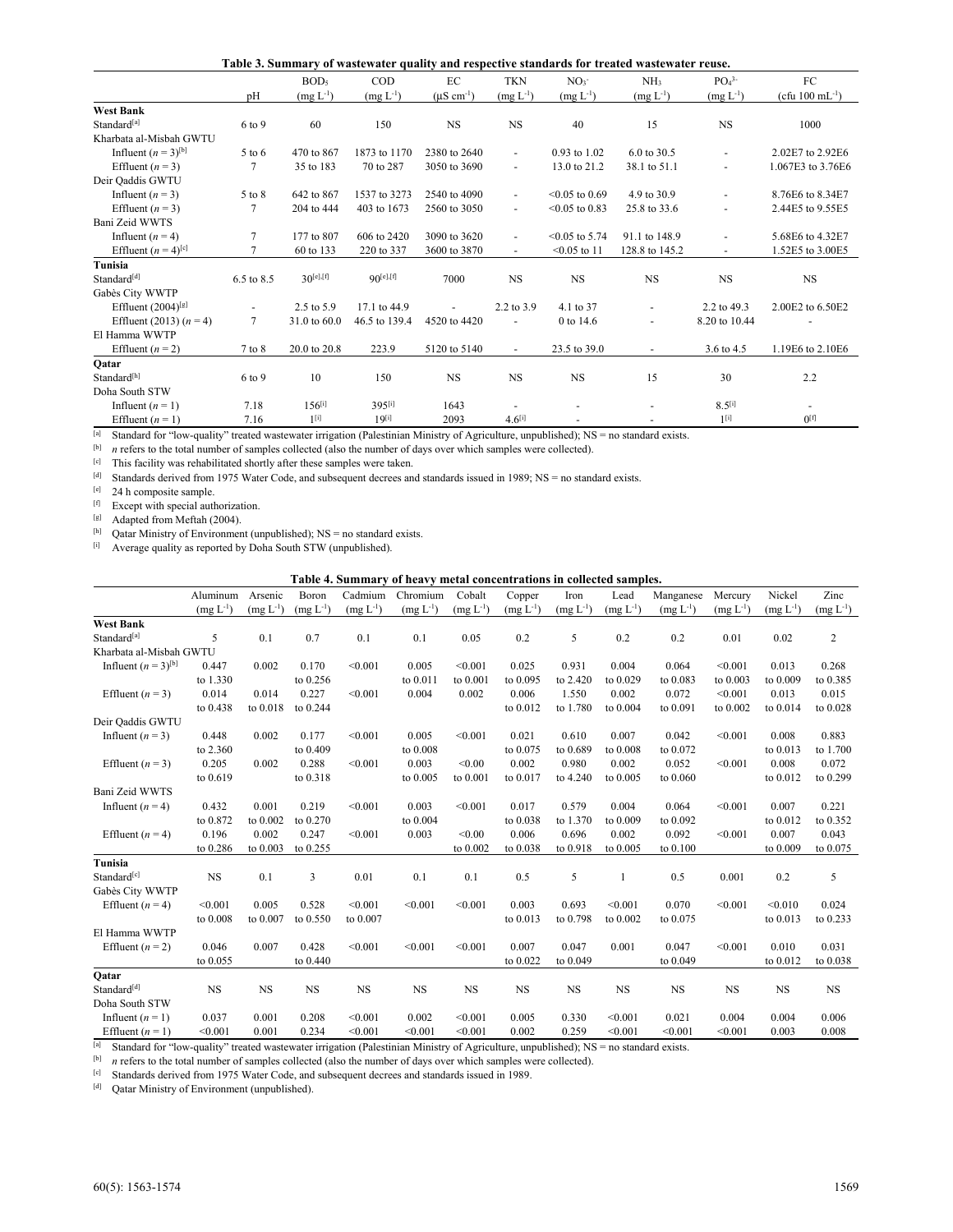**Table 5. Wastewater treatment technologies, associated costs, and characteristics.** 

|                              |            |                |                | No. of        |                              |                                 |                               |                    |
|------------------------------|------------|----------------|----------------|---------------|------------------------------|---------------------------------|-------------------------------|--------------------|
|                              |            | Design         | Actual         | Connections   | Cost to                      |                                 |                               | Applications       |
|                              | Year       | Capacity       | Flow           | (No. of)      | Construct                    |                                 | Energy                        | of Treated         |
| Plant and Technology         | Built      | $(m^3 d^{-1})$ | $(m^3 d^{-1})$ | persons)      | (USD)                        | Source of Capital               | Consumption                   | Wastewater         |
| <b>West Bank</b>             |            |                |                |               |                              |                                 |                               |                    |
| Kharbata al-Misbah GWTU      | 2012       |                |                |               | \$2,900                      | Palestinian Hydrology Group     | $20 \text{ W m}^{3}$ [a]      | Home gardens       |
| (gray water treatment unit)  |            |                |                | (11)          |                              | (foreign grants), in-kind labor |                               | $(100\%)$          |
| Deir Oaddis GWTU             | 2012       |                |                |               | \$2,900                      | Palestinian Hydrology Group     | 20 W m <sup>-3 [a]</sup>      | Home gardens       |
| (gray water treatment unit)  |            |                |                | (12)          |                              | (foreign grants), in-kind labor |                               | $(100\%)$          |
| Bani Zeid WWTS (inlet        | 2004       | 45.5           | $20^{[a]}$     | 48            | \$65,000                     | Palestinian Hydrology Group     | None                          | Discharged to      |
| screens, UASB, and           |            |                |                | $(300^{[a]})$ |                              | (foreign grants), Palestinian   |                               | wadi (100%)        |
| constructed wetland)         |            |                |                |               |                              | Water Authority                 |                               |                    |
| Tunisia                      |            |                |                |               |                              |                                 |                               |                    |
| Gabès City WWTP (inlet       | 1995       | 17,260         | 20,000         | 20,182        | \$4,112,362                  | Government                      | [b]                           | Tree and fodder    |
| screens, activated sludge,   |            |                |                | (30, 565)     |                              |                                 |                               | crops $(30\%)$ and |
| and clarifier)               |            |                |                |               |                              |                                 |                               | industry $(10\%)$  |
| El Hamma WWTP (inlet         | 2004       | 4,060          | 5,000          | 7,046         | \$2,277,616                  | Government                      | [b]                           | Tree and fodder    |
| screens, activated sludge,   |            |                |                | (8,333)       |                              |                                 |                               | crops $(60\%)$     |
| and clarifier)               |            |                |                |               |                              |                                 |                               |                    |
| Oatar                        |            |                |                |               |                              |                                 |                               |                    |
| Doha South STW (inlet        | 1960       | 200,000        | 200,000        | [b]           | \$350,000,000 <sup>[a]</sup> | Government                      | $0.2$ kWh m <sup>-3 [a]</sup> | Landscape $(60\%)$ |
| screens, grit removal, SBR   | (expanded) |                |                |               |                              |                                 |                               | and groundwater    |
| with activated sludge, sand  | in 2006    |                |                |               |                              |                                 |                               | injection $(40\%)$ |
| filtration, ultrafiltration, | and 2013)  |                |                |               |                              |                                 |                               |                    |
| and chlorination)            |            |                |                |               |                              |                                 |                               |                    |

Approximate figure calculated using records available from facility or best available information.

Data not available.

For the households in the West Bank that use GWTUs, due to the lack of sanitation infrastructure in rural Palestinian communities, the alternative for these households would be discharge or disposal of gray water. Treatment and reuse of gray water, despite its potential risks, presents an opportunity for increased water security, nutrient recycling, and increased environmental protection over direct discharge. In these households, gray water is collected, treated, and reused at the same location. Water losses are minimal because of the short conveyance distance, and there is increased transparency and confidence in the treatment process. Furthermore, given the political restrictions placed on water and sanitation projects in the West Bank, small-scale, householdlevel reuse seems to hold the most opportunity for success.

The El Hamma agricultural area in Tunisia is a successful example of treated wastewater reuse, and part of that success may be attributed to proximity. At El Hamma, the agricultural area is adjacent to the wastewater treatment facility; as a result, little additional infrastructure is required to connect the treated wastewater source with croplands. In contrast, farmers at the Dissa agricultural area, which is 8 km from the Gabès City treatment plant, claimed that they often experienced ten or more days in a row without irrigation water as a result of operation and maintenance issues. Close proximity decreases the infrastructure necessary for conveyance and results in fewer operation and maintenance challenges, decreases costs, and increases the likelihood of uninterrupted delivery of water.

In Qatar, the primary consumers of treated wastewater are industrial farms and companies that maintain the landscaping around Doha. Wastewater treatment facilities are relatively far from the locations where the effluent is used, so treated effluent is typically transported by tanker truck. The relatively low cost of energy in Qatar makes this option viable, and because the consumer is a municipality or company, rather than individuals, perception and transparency in the wastewater treatment process is less of an issue.

### **WATER QUALITY**

While the agricultural sector is generally more forgiving than others when it comes to water quality, poor water quality is linked with concerns about farmworker and crop safety, sustainability of agricultural practices, perception, and suitability of cultivation of certain crops. As a result, water quality is a significant factor for determining whether a treated wastewater irrigation scheme will be successful. As shown in table 3, the performance of the Palestinian and Tunisian facilities is outside of the national standards for several parameters; however, one parameter, i.e., high electrical conductivity (EC), represents a significant challenge associated with treated wastewater irrigation. While the EC levels do not exceed the Tunisian national standard  $(7,000 \mu S \text{ cm}^{-1})$ , and no standard for salinity is specified by Palestinian guidelines, an EC level greater than  $3,000 \mu S$  cm<sup>-1</sup> may impose a severe restriction on crop yield (Ayers and Westcot, 1985). At several of the study sites, EC increased in the effluent water. While the sample sizes are too small to make firm conclusions, an increase in temperature between influent and effluent, accumulated salts in the treatment facility, and/or increases in ion concentrations may be the cause of this increase. None of the treatment facilities included in this study was designed to treat for salinity, so special management practices may be needed to mitigate high salinity and ensure successful crop production.

In Tunisia, the salinity may be due in part to the degraded infrastructure between the municipal connections, treatment facilities, and agricultural areas, which allows intrusion of salt water into the system. As water quality has only been consistently monitored at the exit of the wastewater treatment plants, and not on site at Dissa or El Hamma, it is unclear how long salinity levels have been elevated. Farmers at the Dissa and El Hamma agricultural areas indicated some challenges in growing certain types of crops, particularly pomegranates and olive trees. High salinity of the treated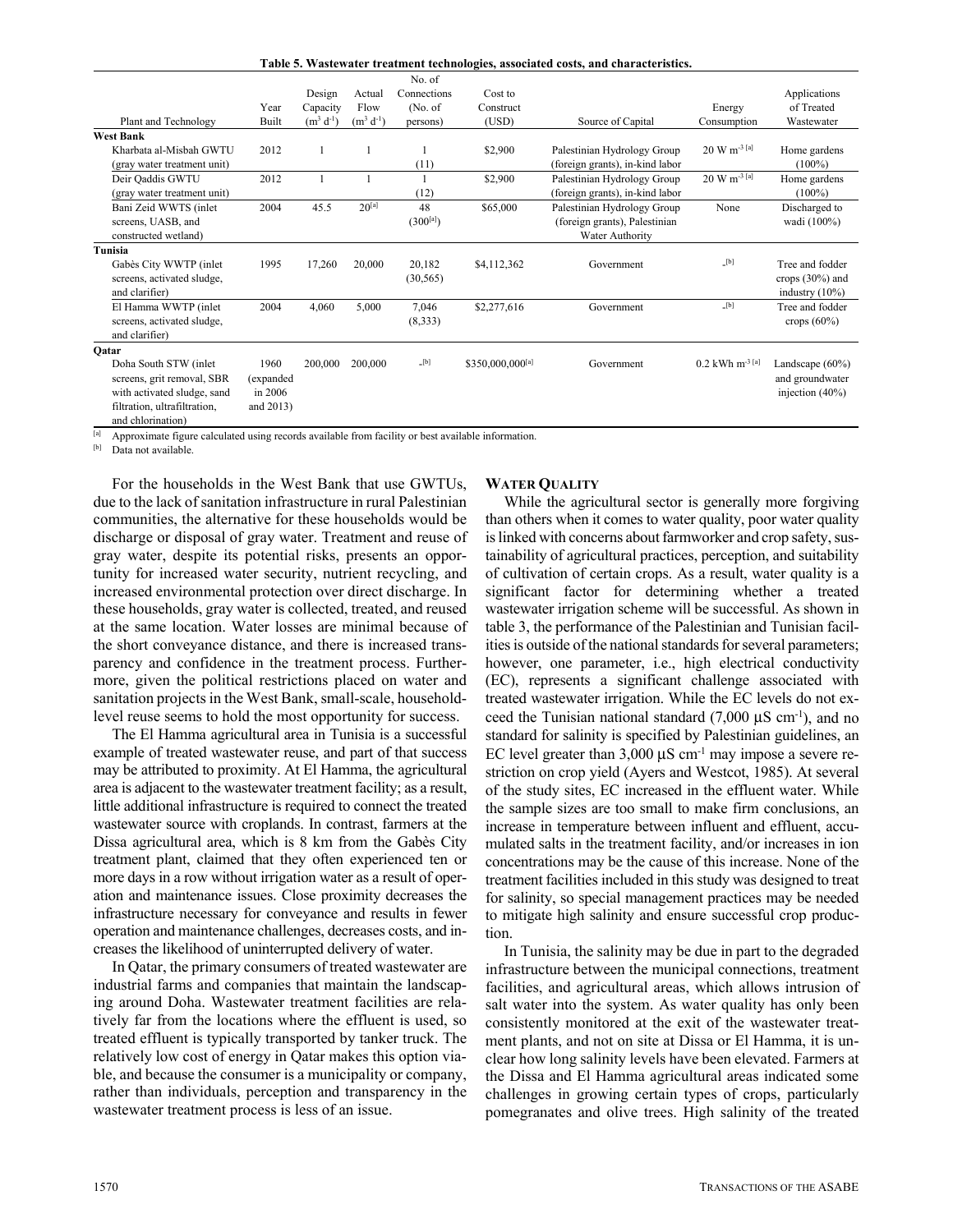wastewater, combined with the lack of drainage networks at the farms, may explain these difficulties. Similarly, in the West Bank, there has been no regular monitoring of system performance or effluent quality at the Bani Zeid wastewater treatment system since its installation; at the time of sampling, only minimal maintenance had been conducted. Since that time, a full rehabilitation has been carried out on the facility. The high salinity at Bani Zeid is likely a result of extremely concentrated influent wastewater (due to water scarcity and household conservation practices in the West Bank) and an inability of the treatment system to remove salinity.

While the quality of effluent from the Tunisian and Palestinian treatment facilities represents a challenge for reuse, the effluent from Doha South STW highlights a significant opportunity. This facility is well managed and, as is evident in table 3, produces a consistently high-quality effluent suitable for a number of applications.

#### **MOTIVATION**

Consultations with heads of households, farmers, stakeholders, and experts at each study location provided insights into the perceptions of treated wastewater reuse in each context, as well as the factors motivating (or discouraging) farmers toward the practice. Nowhere was the challenge of participant motivation more obvious than at the Dissa Agricultural Area in Tunisia. Dissa was conceived under a strict model: participants were provided with land, access to treated wastewater, and large bank loans and were required to buy specific items (irrigation conduit, alfalfa seed, pomegranate trees, livestock supplies, etc.). Furthermore, many of the participants selected for the project had no experience in agriculture but were instead out-of-work factory employees or originally worked in service industries. At the time of this study, many farmers had abandoned the project, and many of the original participants were unable to repay their initial bank loans. Given that Dissa was a somewhat experimental project for treated wastewater reuse on arid lands, participants with some demonstrated agricultural aptitude should have been selected for the project, rather than those motivated primarily by the bank loan. In contrast, farmers at the El Hamma Agricultural Area own their land and are not part of any government project or initiative for reuse. The farmers at El Hamma are motivated by the opportunity to work in agriculture and use a relatively inexpensive source of water to produce fodder and tree crops.

In the West Bank, the reuse of wastewater is motivated by need and economics. Freshwater supplies in the West Bank are limited, and water is relatively expensive, so alternative sources of irrigation water are sought in order to have a sufficient quantity of water for a home garden. In addition, for families not connected to a sewer system, reuse of gray water correlates to a savings in wastewater pumping costs. In contrast, there is very little motivation for treated wastewater reuse in Qatar. Being a wealthy country with expectations for a high standard of living, there is a societal preference for fresh or desalinated water rather than reusing treated wastewater in agriculture.

#### **COMPARING WATER QUALITY VERSUS END USE APPLICATION**

For all locations, treated wastewater quality was compared with local standards for agricultural reuse (table 3) to determine if the effluent is suitable for irrigating agricultural production. Heavy metal concentrations (table 4) were well below standard limits and below detectable limits  $(<0.001$  mg L<sup>-1</sup>) for many analytes.

In the West Bank and Gaza, household GWTUs have been promoted as an economical means to reduce flows into household septic tanks or cesspits and provide an alternative source of irrigation water for Palestinian household gardens. Studies have found that processing water through GWTUs in this way can decrease the concentration of suspended solids, chemical oxygen demand, biochemical oxygen demand, total nitrogen, and fecal coliforms (Al-Hamaiedeh and Bino, 2010; Al-Jayyousi, 2003). However, no monitoring of water quality is conducted for the GWTUs due to the lack of financial resources among the municipalities and organizations involved in water and sanitation to run a water quality monitoring program for gray water and total wastewater effluent. Effluent from both of the GWTUs included in this study exceeded the limits for irrigation with treated wastewater set by the Palestinian Ministry of Agriculture for fecal coliforms, BOD<sub>5</sub>, COD, total suspended solids, and ammonia (table 3). This treated gray water is used on home gardens to produce vegetables; however, no adverse health effects or impacts on crop quality were noted by the household members during consultations. In fact, these households enjoyed an improved economic situation because they were able to sell their vegetables in local markets. The health risk indicated by the presence of fecal coliforms seems to be mitigated by the use of drip irrigation and washing or cooking of the produce harvested from the home gardens.

Tunisia's policies for reuse of treated wastewater in agriculture seem to be well matched with the country's wastewater treatment capacity. With a return to the high standards in the water sector that existed prior to the 2010- 2011 revolution, and continued agricultural extension to farmers, we expect that treated wastewater receiving secondary treatment will play an important role in the production of tree and fodder crops in Tunisia.

To address sanitation challenges, engineers and developers must select a wastewater treatment technology that is appropriate for the local community, considering the local environmental conditions and technical constraints as well as the unique political, economic, and social factors that may impact how wastewater is managed, valued, and perceived. The exceptional quality of Qatar's treated wastewater is indicative of the country's energy-based economy. Qatar can afford to install the best wastewater treatment facilities with little concern for construction or operating costs. While the demand for treated wastewater is low, and relatively little treated wastewater is reused in agriculture, societal pressures require that the national public works authority provides the best wastewater treatment possible. The high level of treatment and associated costs in Qatar and other Persian Gulf countries sets an unrealistic standard for the rest of the region. Poorer countries in the MENA, which are struggling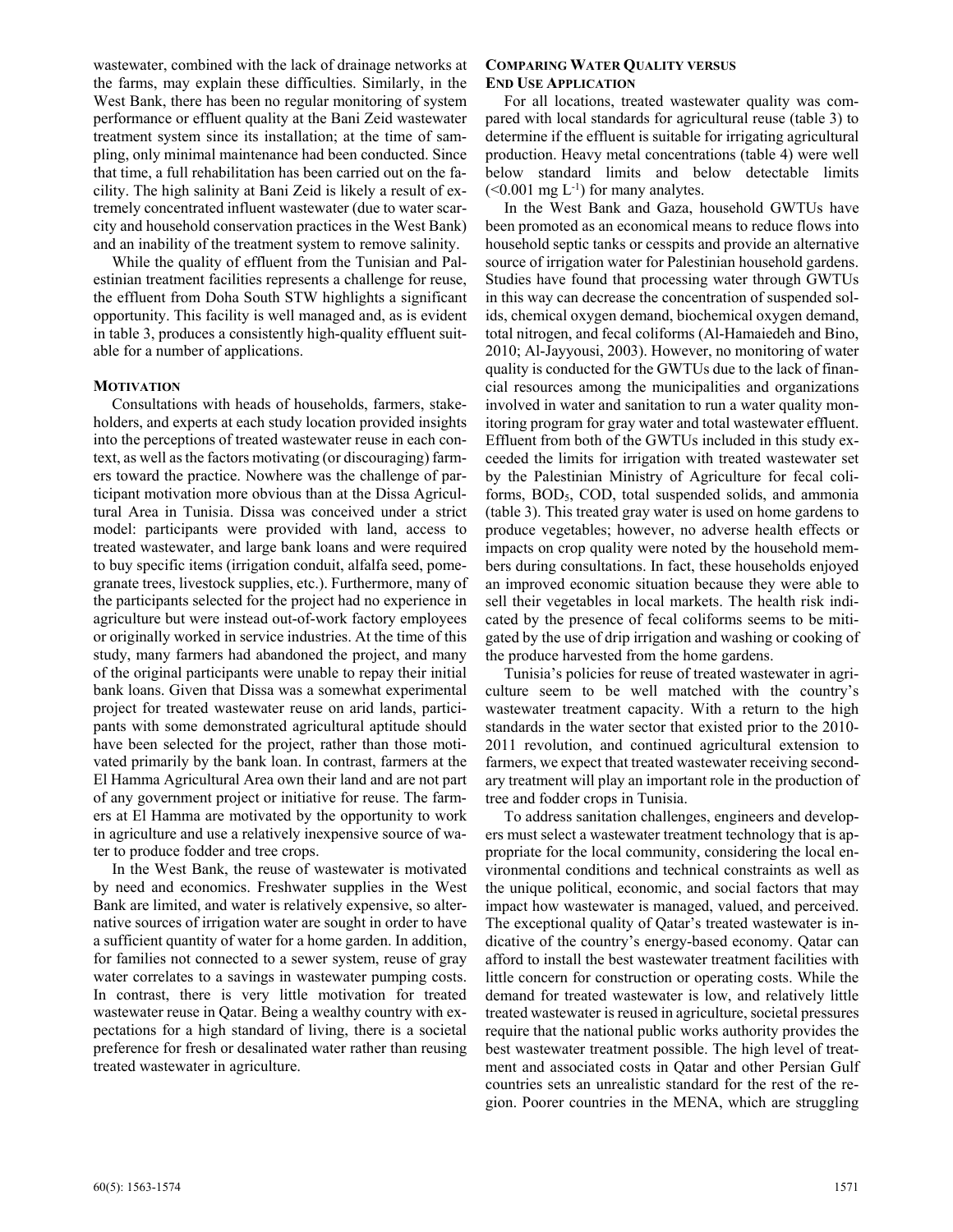with water scarcity and food security issues, need more modest and economical solutions for water, sanitation, and food production. Undoubtedly, a modern, community-scale mechanical wastewater treatment facility would provide more reliably safe effluent than household GWTUs in the West Bank, but given the local political and economic constraints, the latter technology is an appropriate solution.

# **IDENTIFYING GOVERNANCE AND**

## **SOCIAL CHALLENGES**

The negative perception of treated wastewater is a significant obstacle to increasing the adoption of treated wastewater irrigation. Whether the water is found to be safe or not, farmers are frequently misinformed or lack knowledge about the use of treated wastewater in agriculture. As a result, many misconceptions have been perpetuated about the risks and benefits associated with the practice. Furthermore, across all study locations, there is a concern that treated wastewater is unsafe and/or that the authorities in charge of water and sanitation services cannot be trusted to deliver treated wastewater that is safe for use in agriculture. This issue of trust is most prevalent in locations where there is a greater uncertainty about the future of the government, such as in the West Bank, where the government lacks complete authority, and in Tunisia, which was led by a transitional government at the time of this study.

A troubling mismatch was noted between the capacity for oversight and the motivation for use among the study locations. In the West Bank, for example, local constraints on water availability motivate the need for treated wastewater irrigation, and households generally accept this reality. Hundreds of household GWTUs have been installed throughout the West Bank, but essentially no oversight is provided for this practice of gray water reuse because there is limited capacity within the government and civil organizations to monitor the quality and application of this water. In contrast, Qatar has significant capacity to provide oversight of treated wastewater reuse, but there is no motivation to use the highquality treated wastewater within the agricultural sector because of the country's economic capacity to produce water.

National priorities and the capacity to provide oversight of wastewater treatment and reuse activities have consequences for the quality and breadth of data available about wastewater production, collection, treatment, and reuse. As is evident in the results of this study, access to reliable and comprehensive data is a challenge because such data are not collected or reported regularly, or the entities in charge of maintaining the datasets are unwilling to make them public. Without access to wastewater-related data, it is difficult for policy and decision makers to reach informed decisions about the potential of treated wastewater reuse.

## **CONCLUSIONS AND RECOMMENDATIONS**

The use of treated wastewater and other reclaimed water will be increasingly important in the study locations and across the arid regions of the world as the growing population and climate variability increase the pressure on traditional water resources. Based on the surveyed examples in

the West Bank and Tunisia, there is a demonstrated technical capacity for reusing treated wastewater (or gray water) in agricultural production, and there is a basic public acceptance of the practice. Qatar provides a contrasting perspective in that the public is reluctant to adopt treated wastewater as an alternative to freshwater, despite the high quality of the treated effluent and the huge public expenditures dedicated to water production and wastewater management in the country. This study confirms that, under proper maintenance and monitoring conditions, most of the wastewater treatment facilities evaluated are capable of producing effluent that is safe for use in certain types of agricultural production; however, the risks to public and environmental health, particularly salinity and decentralized management and monitoring, cannot be ignored. In addition, daily and seasonal variability in water quality should be taken into account. Water sector policies, national and local governance, health considerations, and perception of farmers and consumers are critical factors in determining the viability of treated wastewater reuse in any location.

## **ACKNOWLEDGEMENTS**

We appreciate the kind contributions, and laboratory and field assistance of Eng. Abdalrazzaq Abu Rahma, Dr. Amjad Assi, Faiza Khalfali, Nora Kuiper, Candace Rowell, and Islam Quneibi. Anne Dare is grateful to the Purdue University Center for Global Food Security Borlaug Fellows in Global Food Security Grant Program, which made the field work and laboratory analyses of this study possible, and the Purdue University Global Engineering Program and Department of Agricultural and Biological Engineering for their support. We acknowledge the Palestinian Hydrology Group, Institute of Arid Lands (Tunisia), and Qatar Environment and Energy Research Institute for their cooperation in this study.

# **REFERENCES**

- Al-Hamaiedeh, H., & Bino, M. (2010). Effect of treated grey water reuse in irrigation on soil and plants. *Desalination, 256*(1), 115- 119. http://dx.doi.org/10.1016/j.desal.2010.02.004
- Al-Jayyousi, O. R. (2003). Greywater reuse: Towards sustainable water management. *Desalination, 156*(1), 181-192. http://dx.doi.org/10.1016/S0011-9164(03)00340-0
- Al-Sa'ed, R., & Mubarak, S. (2006). Sustainability assessment of onsite sanitation facilities in Ramallah-Albireh district with emphasis on technical, socio-cultural and financial aspects. *Mgmt Environ. Qual.: Intl. J., 17*(2), 140-156. https://doi.org/10.1108/14777830610650465
- Al-Zubari, W. K. (1998). Towards the establishment of a total water cycle management and re-use program in the GCC countries. *Desalination, 120*(1), 3-14. http://dx.doi.org/10.1016/S0011- 9164(98)00196-9
- Amer, K. M., & Abdel-Wahab, A. (2009). Water and human development in Qatar: Challenges and opportunities. Background paper for *Advancing sustainable development: Qatar national vision 2030*. Second human development report. Doha, Qatar: General Secretariat for Development Planning (GSDP).
- Angelakis, A. N., Marecos Do Monte, M. H., Bontoux, L., & Asano, T. (1999). The status of wastewater reuse practice in the Mediterranean basin: Need for guidelines. *Water Res., 33*(10),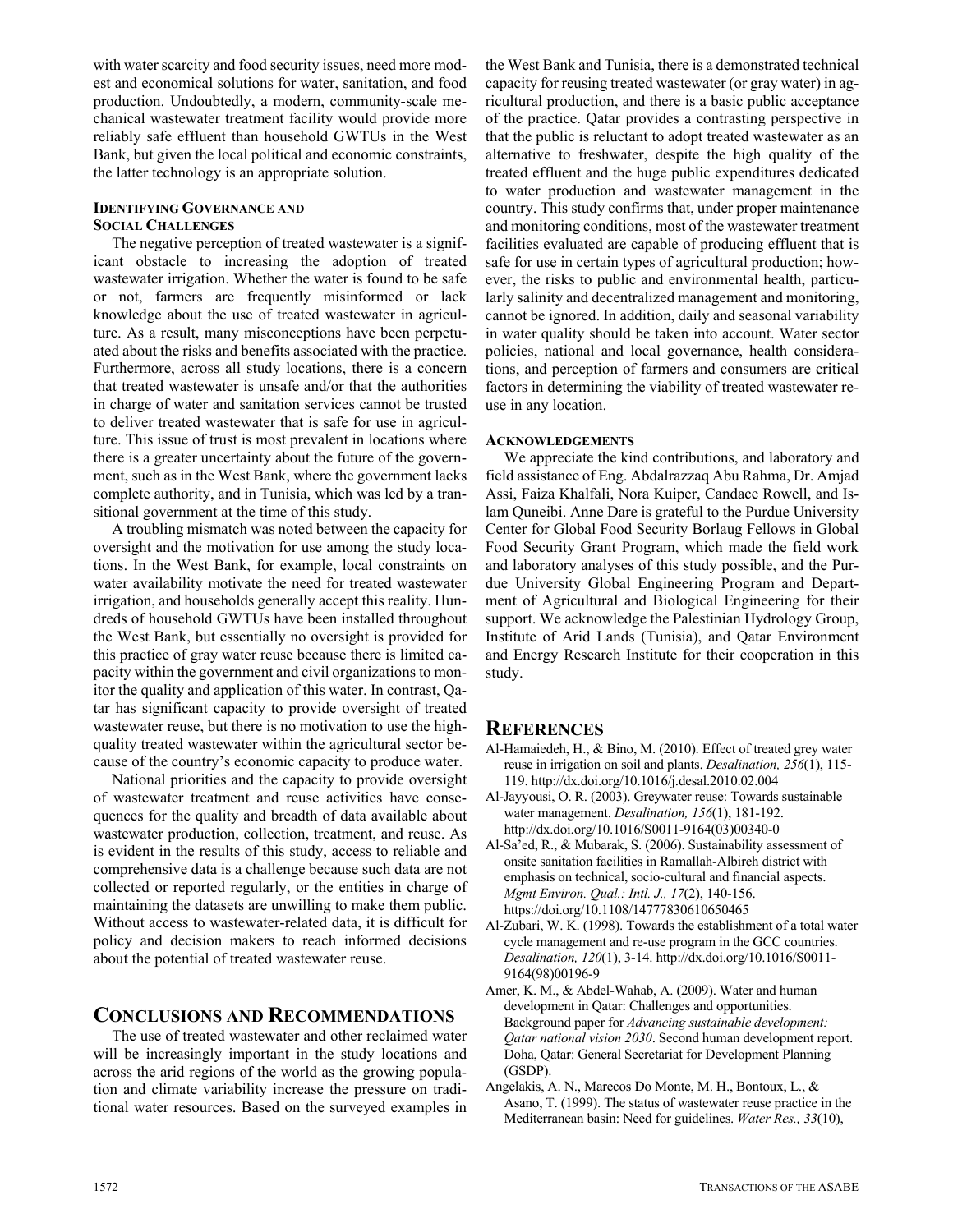2201-2217. http://dx.doi.org/10.1016/S0043-1354(98)00465-5

APHA. (2005). *Standard methods for the examination of water and wastewater* (21st ed.). Washington, DC: American Public Health Association.

Ayers, R. S., & Westcot, D. W. (1985). Water quality for agriculture. FAO Irrigation and Drainage Paper No. 29. Rome, Italy: United Nations FAO.

Bahri, A., & Brissaud, F. (1996). Wastewater reuse in Tunisia: Assessing a national policy. *Water Sci. Tech., 33*(10), 87-94.

Blumenthal, U. J., Mara, D. D., Peasey, A., Ruiz-Palacios, G., & Stott, R. (2000). Guidelines for the microbiological quality of treated wastewater used in agriculture: Recommendations for revisiting WHO guidelines. *Bull. World Health Org., 78*(9), 1104-1116.

California EPA. (2014). California drinking water-related laws. Sacramento, CA: California EPA. Retrieved from http://www.waterboards.ca.gov/drinking\_water/certlic/drinking water/Lawbook.shtml

CIA. (2014). *World factbook*. Langley, VA: Central Intelligence Agency. Retrieved from

https://www.cia.gov/library/publications/the-world-factbook/ Doha News. (2014). Advisor: Qatar's food security plans not being

scaled back. *Doha news* (13 Feb. 2014). Retrieved from http://dohanews.co/advisor-qatars-food-security-plans-notbeing-scaled-back/

FAO. (2016). Country fact sheet: Tunisia. Aquastat database. Rome, Italy: United Nations FAO. Retrieved from http://www.fao.org/nr/water/aquastat/data/cf/readPdf.html?f=TU N-CF\_eng.pdf

Faruqui, N., Biswas, A., & Bino, M. (2001). *Water management in Islam.* Tokyo, Japan: United Nations University Press.

Fatta, D. (2004). Urban wastewater treatment and reclamation for agricultural irrigation: The situation in Morocco and Palestine. *Environmentalist, 24*(4), 227-236. https://doi.org/10.1007/s10669-005-0998-x

Haddad, M., & Mizyed, N. (2004). Non-conventional options for water supply augmentation in the Middle East: A case study. *Water Intl., 29*(2), 232-242. https://doi.org/10.1080/02508060408691773

Jimenez, B., & Asano, T. (2008). *Water reuse: An international survey of current practice, issues, and needs.* London, UK: International Water Association.

Lazarova, V., & Bahri, A. (2005). *Water reuse for irrigation: Agriculture, landscapes, and turf grass.* Boca Raton, FL: CRC Press.

Maliva, R., & Missimer, T. (2012). *Arid lands water evaluation and management.* Heidelberg, Germany: Springer.

Martijn, E.-J., & Redwood, M. (2005). Wastewater irrigation in developing countries: Limitations for farmers to adopt appropriate practices. *Irrig. Drain., 54*(S1), 63-70. https://doi.org/10.1002/ird.186

McIlwaine, S., & Redwood, M. (2010). *Greywater use in the Middle East: Technical, social, economic, and policy issues.* Rugby, UK: Practical Action Publishing. https://doi.org/10.3362/9781780440224

Meftah, B. (2004). Traitement tertiaire des eaux usées par infiltration percolation. Diplome d'études approfondies (DEA). Tunis, Tunisia: Faculté des Sciences de Tunis.

Parkinson, J., & Tayler, K. (2003). Decentralized wastewater management in peri-urban areas in low-income countries. *Environ. Urbanization, 15*(1), 75-90. https://doi.org/10.1177/095624780301500119

PCBS. (2011). Percentage distribution of households in the Palestinian Territory by wastewater disposal method and region, 2011. Ramallah, Palestine: Palestinian Central Bureau of Statistics. Retrieved from

http://www.pcbs.gov.ps/Portals/\_Rainbow/Documents/water/H\_ ENV-2011\_E3.htm

PCBS. (2013). Population statistics. Ramallah, Palestine: Palestinian Central Bureau of Statistics. Retrieved from http://www.pcbs.gov.ps/

PHG. (2008a). Water for life: Water and Sanitation Hygiene (WaSH) monitoring program, 2007/2008. Ramallah, Palestine: Palestinian Hydrology Group. Retrieved from http://www.phg.org/data/files/publications/general\_reports/Repo rts/2008/waterforlife\_07\_08.pdf

PHG. (2008b). The Palestinian Hydrology Group's experience with gray water treatment and reuse in Palestinian rural areas. *Proc. 1st Symp. on Wastewater Reclamation and Reuse for Water Demand Management in Palestine.* West Bank, Palestine: Birzeit University. Retrieved from http://home.birzeit.edu/iews/images/bwd/birzeit\_water\_drops\_6. pdf

PWA. (2012). Water supply report 2010. Ramallah, Palestine: Palestinian Water Authority. Retrieved from http://www.pwa.ps/userfiles/file/%D8%AA%D9%82%D8%A7 %D8%B1%D9%8A%D8%B1/Annual%20Water%20Status%20 report%202011.pdf]

Qadir, M., Bahri, A., Sato, T., & Al-Karadsheh, E. (2010). Wastewater production, treatment, and irrigation in Middle East and North Africa. *Irrig. Drain. Syst., 24*(1), 37-51. https://doi.org/10.1007/s10795-009-9081-y

Qatar. (2005). Treated sewage effluent (as cited in FAO Aquastat database). Doha, Qatar: Public Works Authority. http://www.fao.org/nr/water/aquastat/countries\_regions/QAT/

Qatar. (2014). Environment statistics annual report: 2013. Doha, Qatar: Ministry of Development Planning and Statistics. Retrieved from http://www.qsa.gov.qa/eng/GeneralStatistics.htm

Ray, D. K., Mueller, N. D., West, P. C., & Foley, J. A. (2013). Yield trends are insufficient to double global crop production by 2050. *PLoS One, 8*(6), e66428.

https://doi.org/10.1371/journal.pone.0066428

Sato, T., Qadir, M., Yamamoto, S., Endo, T., & Zahoor, A. (2013). Global, regional, and country level need for data on wastewater generation, treatment, and use. *Agric. Water Mgmt., 130*, 1-13. http://dx.doi.org/10.1016/j.agwat.2013.08.007

Selby, J. (2003). *Water, power and politics in the Middle East: The other Israeli-Palestinian conflict.* New York, NY: I.B. Tauris Publishing.

Shaheen, H. Q. (2003). Wastewater reuse as means to optimize the use of water resources in the West Bank. *Water Intl., 25*(2), 201- 208. https://doi.org/10.1080/02508060308691685

Sheierling, S. M., Bartone, C., Mara, D. D., & Drechsel, P. (2010). Wastewater use in agriculture: An emerging priority. Washington, DC: World Bank. Retrieved from http://siteresources.worldbank.org/INTWAT/Resources/ESWW astewaterAg.pdf

Shomar, B. (2013). Water resources, water quality, and human health in regions of extreme stress: Middle East. *J. Earth Sci. Climatic Change, 4*, 153-164. https://doi.org/10.4172/2157- 7617.1000153

Shomar, B. H., Muller, G., & Yahya, A. (2004). Potential use of treated wastewater and sludge in the agricultural sector of the Gaza Strip. *J. Clean Tech. Environ. Policy, 6*(2), 128-137. https://doi.org/10.1007/s10098-003-0228-5

Shomar, B., Darwish, M., & Rowell, C. (2014). What does integrated water resources management from local to global perspective mean? Qatar as a case study, the very rich country with no water. *Water Resour. Mgmt., 28*(10), 2781-2791. https://doi.org/10.1007/s11269-014-0636-9

Shomar, B., El-Madhoun, F., & Yahya, A. (2010). Wastewater reuse for alfalfa production in the Gaza Strip. *Water Air Soil*